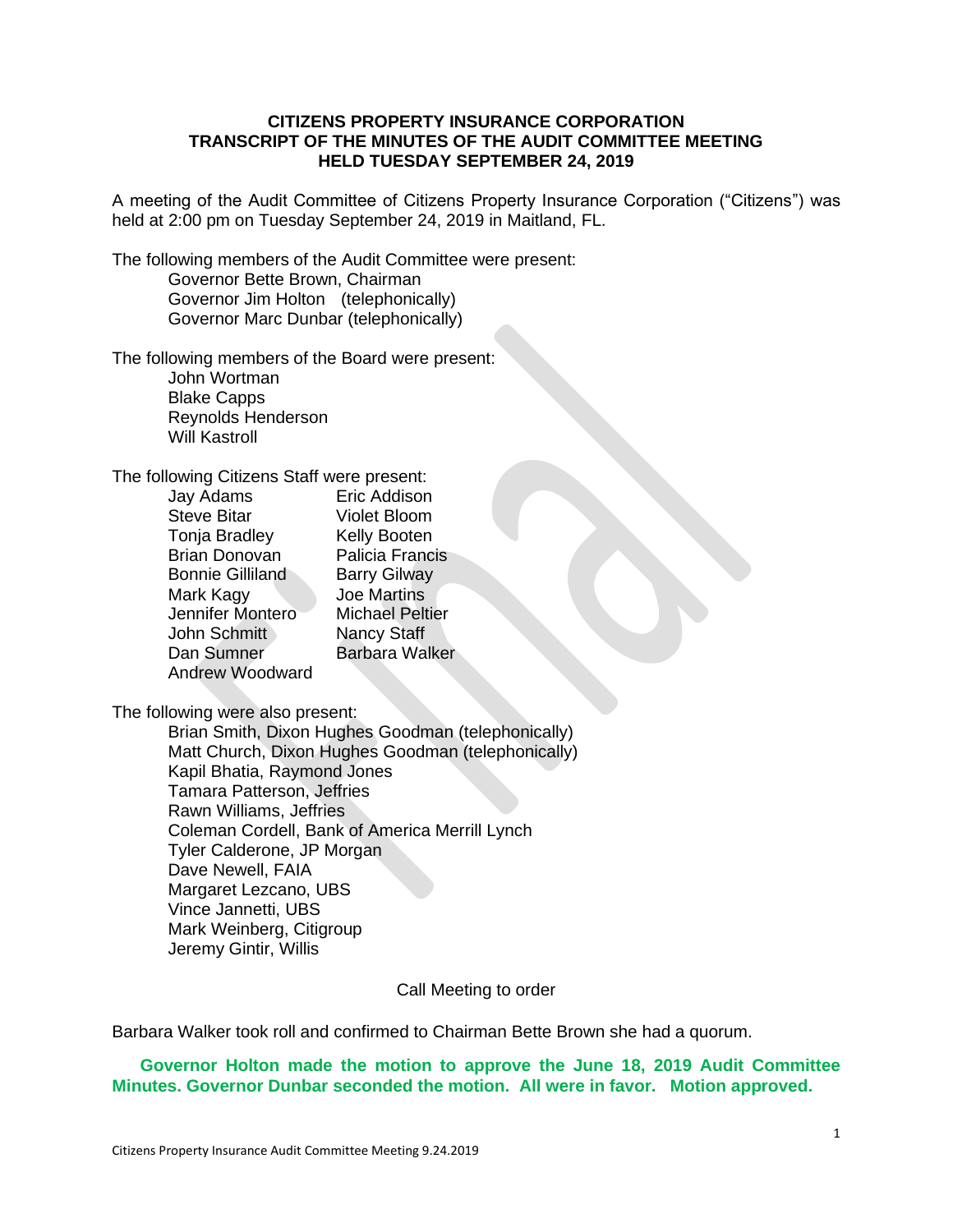CHAIRMAN BROWN: Joe Martins it is nice to see you, you are ready to give us your report I take it.

MR. MARTINS: Thank you, Chairman Brown. Good afternoon Governors. I would like to refer you to tab two of your books, and within that tab we have the assurance dashboard that includes the Office of Internal Audit, Internal Control and Enterprise Risk Management. I will start with an overview of the internal audit progress. Work completed during this period included 21 engagements on the plan, and since the last committee meeting, we finalized five engagements with six currently in progress and six others planned for Q1 2020. Some of the engagements that have been completed include work on the AOB Reform Implementation where we observed that in accordance with the provisions of House Bill 7065, diligent efforts were made to develop new processes and they should comply with the AOB reform bill. We further worked on Information Classification and Handling where we confirmed that, throughout the organization, management is well trained and knowledgeable in the requirements of this policy. With the Reinsurance Recovery Audit, our work indicated that there are effective processes and controls in place to ensure appropriate identification and collection of relative reinsurance transactions. With the Responsible Vendor Review scoring model, we provided consultant advice to assist the Vendor Management Office in the development of scoring schema to more effectively determine the qualification or disqualification of vendors to get a responsible vendor review. And lastly, we provided audit support to the Office of the Inspector General on a Claims complaint.

For this quarter we have six audit engagements in progress. These include the Claims Litigation Legal Billing audit; the Financial Services Advisory; Payroll Audit; Audit of Proof, Repairs; Systems Information Backup and Targeted Analytics on the Accounts Payable. And for the Q1 2020 period, we list the Assignment of Benefits Audit after the HB7065 implementation, the Cloud Readiness Audit and Employee Background Checks Audits, an advisory for Software Asset Management, the audit of the Remittance Processes and a project supporting the Identity and Access Management project. And lastly from the internal audit perspective, we are tracking seven open observations, none of which are high impact, and we believe that all open items are being worked on and Audit follows up monthly to assess progress.

The next item is Internal Controls, which facilitates the roll out of the Internal Control Framework. There are four process reviews remaining for completion of the ICF project. Control self assessments are currently in progress and will be completed by November 30<sup>th</sup> this year. Internal Controls monitors the completion of the control self assessments and assesses quality of management reviews. On page 8 I refer to the Enterprise Risk report. Enterprise Risk look at risk from top down and a bottom up perspective. Enterprise Risk facilitates interact and engaging, inherent and residual operational risk assessments and enable management to self identify and assess risks. During the last quarter of this year we will for the first time roll out the operational risk assessment process throughout the organization, and during that period we will train management and teams within the organization on the utilization of the Resolver Risk Management tool, and we will also be conducting residual risk assessments with management. And lastly, we still focus on the strategic risk. The beginning of the year we identified 17 strategic risks which are consistently being worked with management and the mitigation action is being changed as we progress. That concludes my report if there are no questions.

CHAIRMAN BROWN: Thank you. Members, any questions of Joe Martins? Okay, then we will move on.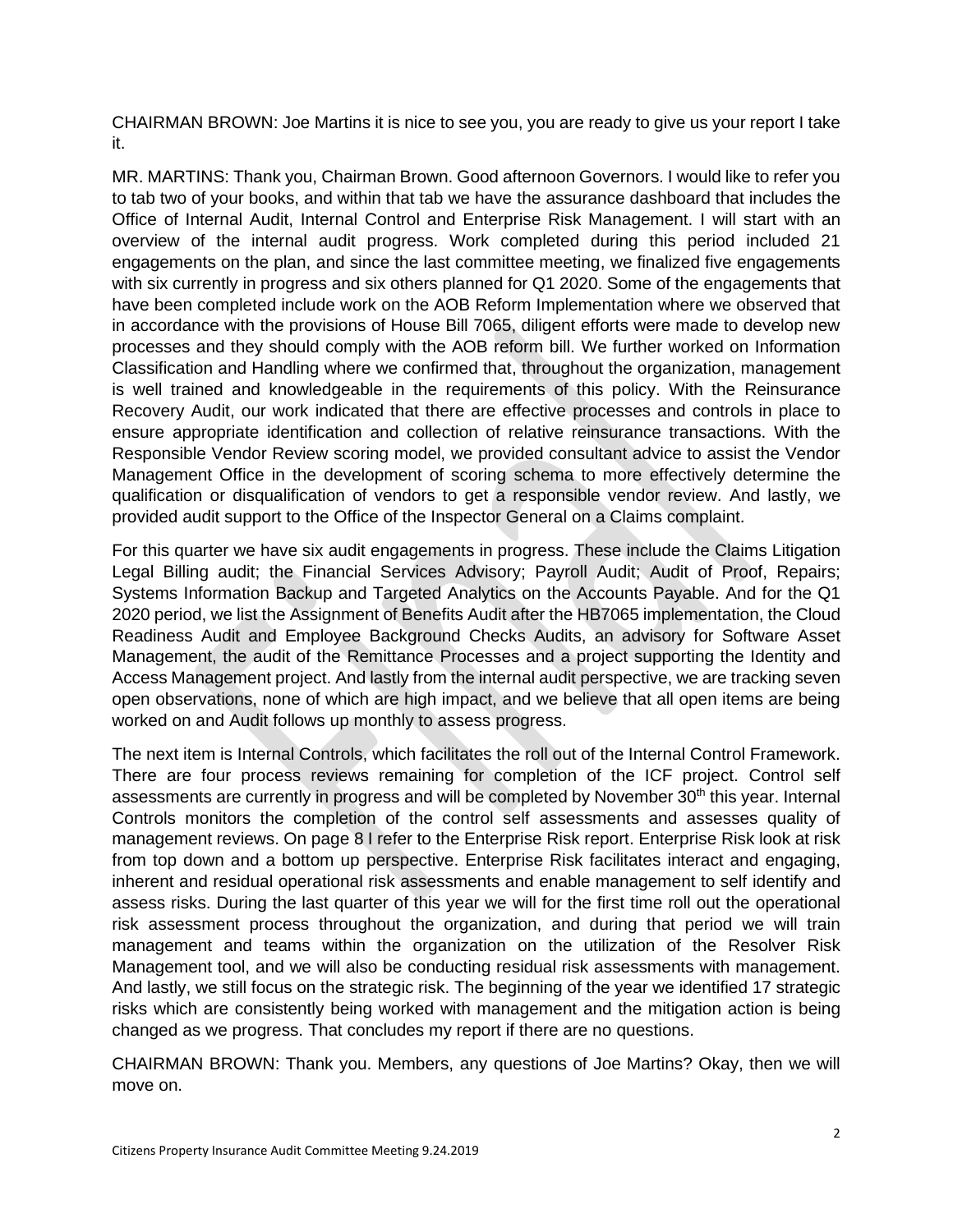MS. MONTERO: Good afternoon. If you will turn behind tab three. In the materials you will find the June 30th, 2019 financial results and financial summary, which I will summarize now.

Despite the upward adjustments to loss reserves for Hurricane Irma during second quarter, which I will discuss shortly, operating results through the first half of 2019 compared favorably to operating results through the first half of 2018, largely driven by increases in net investment income. Consolidated direct written premium through the first half of 2019 was 442.8 million, which is 3.7 percent less than the prior year. This decrease is the result of decreases in combined policies in force, primarily commercial lines policies within both the commercial lines account and the coastal account. Decreases in policies in force were 2.2 percent for the personal lines account, 27.9 percent for the commercial lines account and 11.6 percent for the coastal account. Premium ceded for private reinsurance were 94.6 million at June 30th, 2019, compared to 88.6 million at June 30th, 2018. The increase in premium ceded in 2019 was the result of coverage purchased in the personal lines account during 2019, but not in 2018. Partially offset by reductions in premium ceded to the coastal account. Through June 30th, 2019, consolidated ultimate direct losses and loss adjustment expense related to Hurricane Irma increased 119.1 million largely as a result in increases in both late reported claims and loss severity within the personal lines account. The net impact of this increase after reinsurance reimbursements was 33.2 million. Most of the net development occurred within the commercial non-residential losses for which reinsurance has not yet and is not expected to trigger. Ultimate losses in loss adjustment expenses related to Hurricane Irma were 2.035 billion on a direct basis of which 783.1 million is recoverable through reinsurance. Ultimate losses and loss adjustment expenses related to Hurricane Michael were unchanged compared to December 31, 2018 and remain at 151.7 million. There were no reinsurance recoverables associated with Hurricane Michael as the loss in LAE attachment levels were not met. Current accident year losses in LAE unrelated to sinkholes and hurricanes did not experience meaningful variances from prior accident years and development of prior accident year losses in LAE was minimal. Although litigated non-weather water claims continue to be a dominant driver of loss in LAE activity within the personalized account, while still an issue, the litigation rate for accident years 2018 and '19 continue to show improvement in comparison to accident years 2014 through 2017. Within the commercial lines account volatility in older sink hole claims continue to contribute to material quarterly variances and loss in LAE ratios. While the loss in the LAE development within the commercial lines account are less significant to the accident year to which they relate, the diminishing size of the overall commercial line book of business levels leaves it more susceptible to material swings in the loss in LAE ratios as a result of development in prior accident years when the commercial lines business, book of business was considerably larger. Administrative expenses incurred during the first half of 2019, totaled 65.1 million which were 1.5 percent less than the same period a year ago, and 14.3 percent less than budget. Variances in contingent staffing was primarily due to a lower than anticipated need for independent adjusters that were engaged in response to Hurricanes Irma and Michael, as well as a higher than anticipated number of claims entering mediation. The expense ratio for the first half of 2019 was 25 percent reflecting point 5 percent increase from the same period a year ago, and a point 8 percent decrease compared to budget. Total investment income for the first half of 2019 was 88.7 million, which is 29.4 million or 50 percent greater than the same period a year ago despite a decrease of 815.6 million in total average invested assets over the same comparable period. Primary factors contributing to this increase were significant reductions in realized losses taken during the current period and increases in overall yields within the portfolio. Heading into hurricane season Citizens' capital position remains incredibly strong, supported by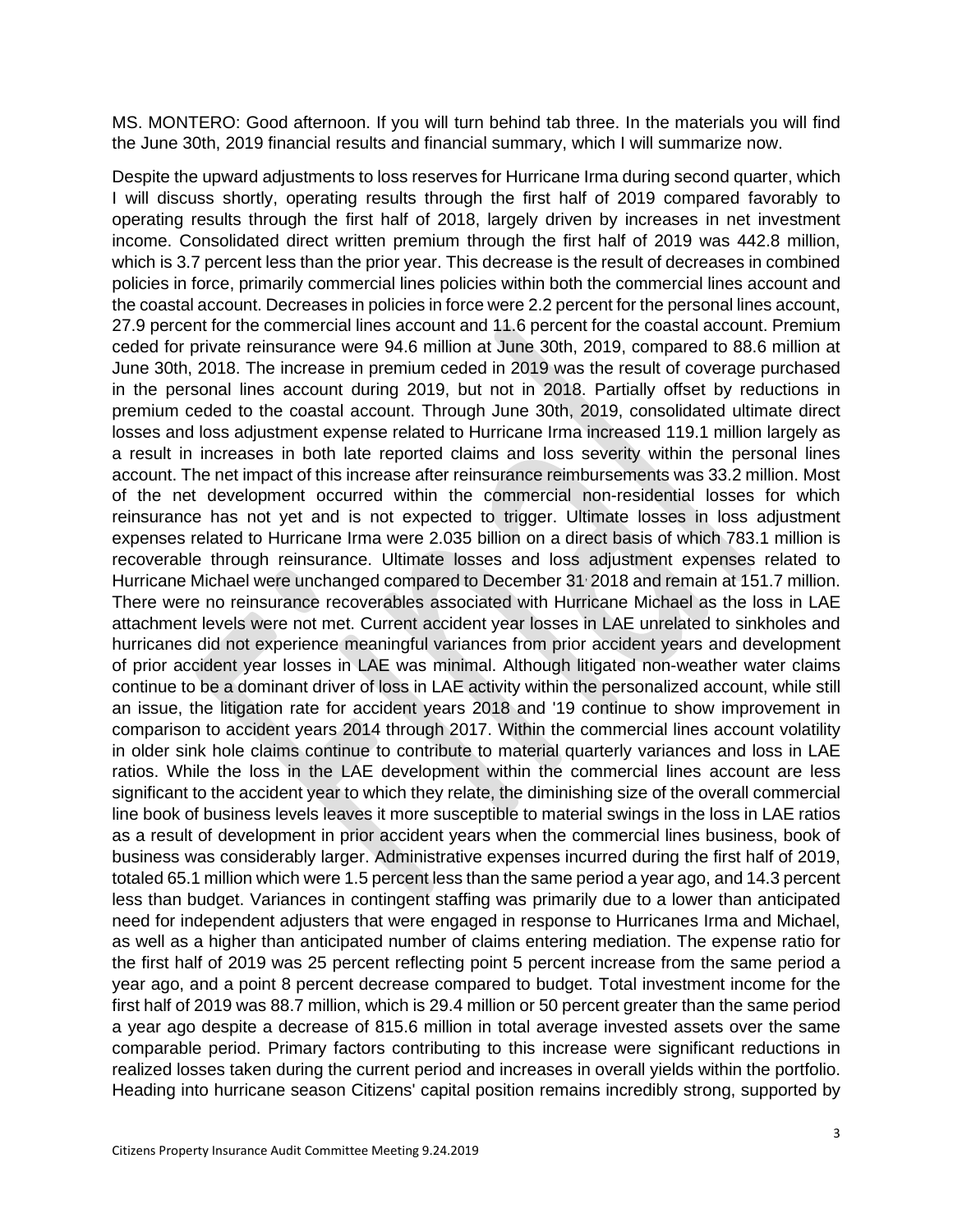a large level of surplus, highly rated invested assets and a robust reinsurance program. For the 2019 hurricane season our \$1.449 billion private reinsurance program consist of 899.4 million in traditional reinsurance and 550 million through Everglades Re, supporting our diverse claims paying capacity. And I will pause if there are any questions, that will conclude my report.

CHAIRMAN BROWN: Members, any questions of Jennifer Montero?

GOVERNOR DUNBAR: Yes, this is Marc, if I could ask a couple of questions that would be great.

CHAIRMAN BROWN: Sure.

GOVERNOR DUNBAR: Jennifer, and maybe I don't know whether I am asking a question prematurely or not, but if you go to, I guess it is tab 3b, the financial results, if you go to the last page, page 5 that breaks up the administrative expenses. Let me know when you're there.

MS. MONTERO: The cash flow?

GOVERNOR DUNBAR: The page I am looking at is administrative expenses and I may have gone to the wrong tab. Maybe that is the financial summary, the next one.

MS. MONTERO: Okay, I am there.

GOVERNOR DUNBAR: Okay. I just want to make sure I am reading the columns right. I am looking at the insurance line. It says through June 30th, we spent 240,610, and then you jump over the comparison to last year it is 493,423. And we are budgeting 460, right, through year-end and with a total budget for 12 months of being 861. Are you following me on that line?

## MS. MONTERO: Yes.

GOVERNOR DUNBAR: Okay, what I am wondering is, is it just a timing issue? Why haven't we spent \$400,000 on insurance? Are we spending less on insurance? Did we get some break or is it just a timing issue and the money just hasn't shown up through the six months and it is about to bump up? Do you see the difference I am talking about?

MS. MONTERO: Yes, I see. So yes, we paid only 240 year-to-date in 2019. For the first six months in 2018, we paid almost double that, 490, and right now our six-month budget was 460. So we are well below budget, I can get the detail for that. Most likely it is a timing issue of the payment not being made before June 30th, because we are budgeted to have 460,000 by June 30th.

GOVERNOR DUNBAR: Yes. And then I really was hoping at some point you could just come back and let me know. I am just curious if our premiums are what we are spending on insurance has dropped or something, and then ultimately what would drive that 12-month number down. I don't expect that you would know exactly what goes into that 240,610 right now, but it just seemed like it was an appreciable amount below what we budgeted. And then the other question that I have, and this may be for Violet, I am looking at the second line related to employee benefits. It says that we are budgeted 17.184 million that we should have spent through year-to-date, and we spent 15.7 million which is about 1.3 million less than we spent this time last year of 17 million on a total budget line of 22 million. The question is, what on employee benefits are we spending less on, or are we under budget or is this also a timing issue?

MS. MONTERO: Again, I can look into that. I would have to look at the detail and I can have both answered for you by tomorrow's meeting if that would be okay.